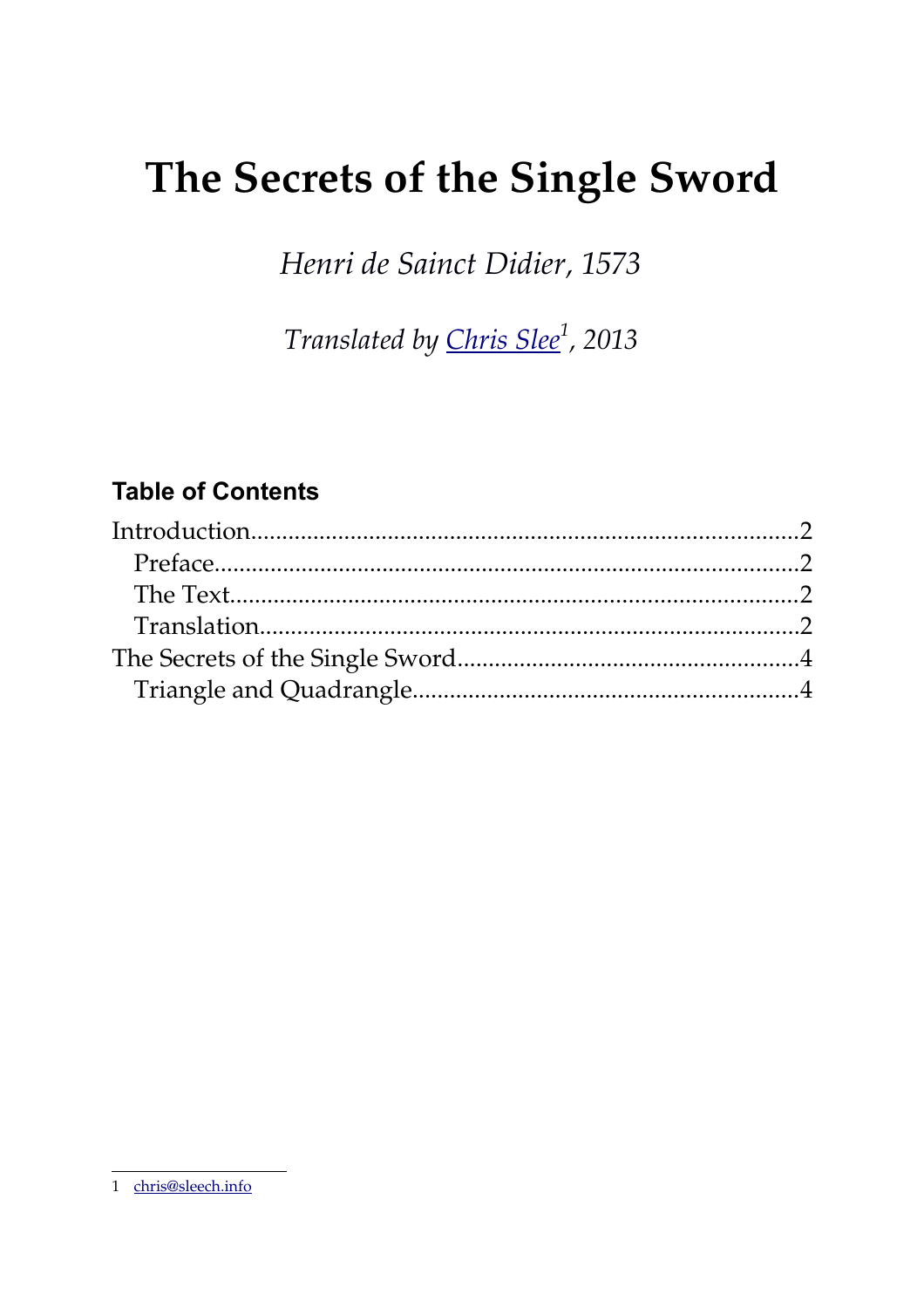# **Introduction**

### **Preface**

This is a translation of the section of the text concerning stepping and proper footwork. Please direct any comments and questions on either the translation or the fencing techniques described to me on the email address above or at my blog<sup>[2](#page-1-0)</sup>.

#### **The Text**

There are a number of copies of the text but only two are publicly available. The first is the copy in the Bibliotheque Nationale de France (BNF) available through [Google Books](http://books.google.com.au/books?id=mh0WAAAAYAAJ&printsec=frontcover&dq=Henry+de+Saint+Didier)<sup>[3](#page-1-1)</sup>. The second is located in the Library of the city of Blois and is available through the [Bibliotheque](http://www.bvh.univ-tours.fr/Consult/index.asp?numfiche=259) [Virtuelles Humanistes](http://www.bvh.univ-tours.fr/Consult/index.asp?numfiche=259)<sup>[4](#page-1-2)</sup> (BVH).

The translation is based on the <u>transcription of the BVH copy[5](#page-1-3)</u> made in 2010 by Olivier Depuis for  [l'Association pour la Recherche et le Développement des Arts Martiaux](http://ardamhe.free.fr/) [Historiques Européens](http://ardamhe.free.fr/)<sup>[6](#page-1-4)</sup>. All amendments to the text made in the transcription have been assumed and are not noted here.

## **Translation**

I must say first off that I am not a professional translator. I could not be considered fluent in French but I'm told by native speakers that I do read it and write it quite well. I have a DELF B1 certification and a passion for Renaissance literature. I say this only so that the reader will not lured into thinking that my translation is any anyway authoritative. However, it is, I believe, the best English translation of this portion of Sainct Didier's book available at the present time.

I am also an historical fencer specialising in the sidesword techniques of the late sixteenth century, the very weapon used in Sainct Didier's text. I believe that this practical experience has given me insights onto the text that would not be available to other translators.

As for the text itself, Sainct Didier's prose has all the signs of a man trying to emulate those better educated than him. This is not an improbable interpretation since he claims himself to be both minor gentry and a professional soldier of 25 years' service. His phrasing is often impossible to figure out because he tends to nest subordinate clauses many levels deep to the extent that it become difficult to determine which subject a particular verb refers to. Unfortunately, the worse offending passages are the same ones in which he seems to be

<span id="page-1-0"></span><sup>2</sup> [http://sleech.info](http://sleech.info/)

<span id="page-1-1"></span><sup>3</sup> [http://books.google.com.au/books?id=mh0WAAAAYAAJ&printsec=frontcover&dq=Henry](http://books.google.com.au/books?id=mh0WAAAAYAAJ&printsec=frontcover%20&dq=Henry%20+de+Saint+Didier) [+de+Saint+Didier](http://books.google.com.au/books?id=mh0WAAAAYAAJ&printsec=frontcover%20&dq=Henry%20+de+Saint+Didier)

<span id="page-1-2"></span><sup>4</sup> http://www.bvh.univ-tours.fr/Consult/index.asp?numfiche=259

<span id="page-1-3"></span><sup>5</sup> [http://ardamhe.free.fr/biblio/Sainct\\_Didier\\_Transcription\\_1.1.pdf](http://ardamhe.free.fr/biblio/Sainct_Didier_Transcription_1.1.pdf)

<span id="page-1-4"></span><sup>6</sup> <http://ardamhe.free.fr/>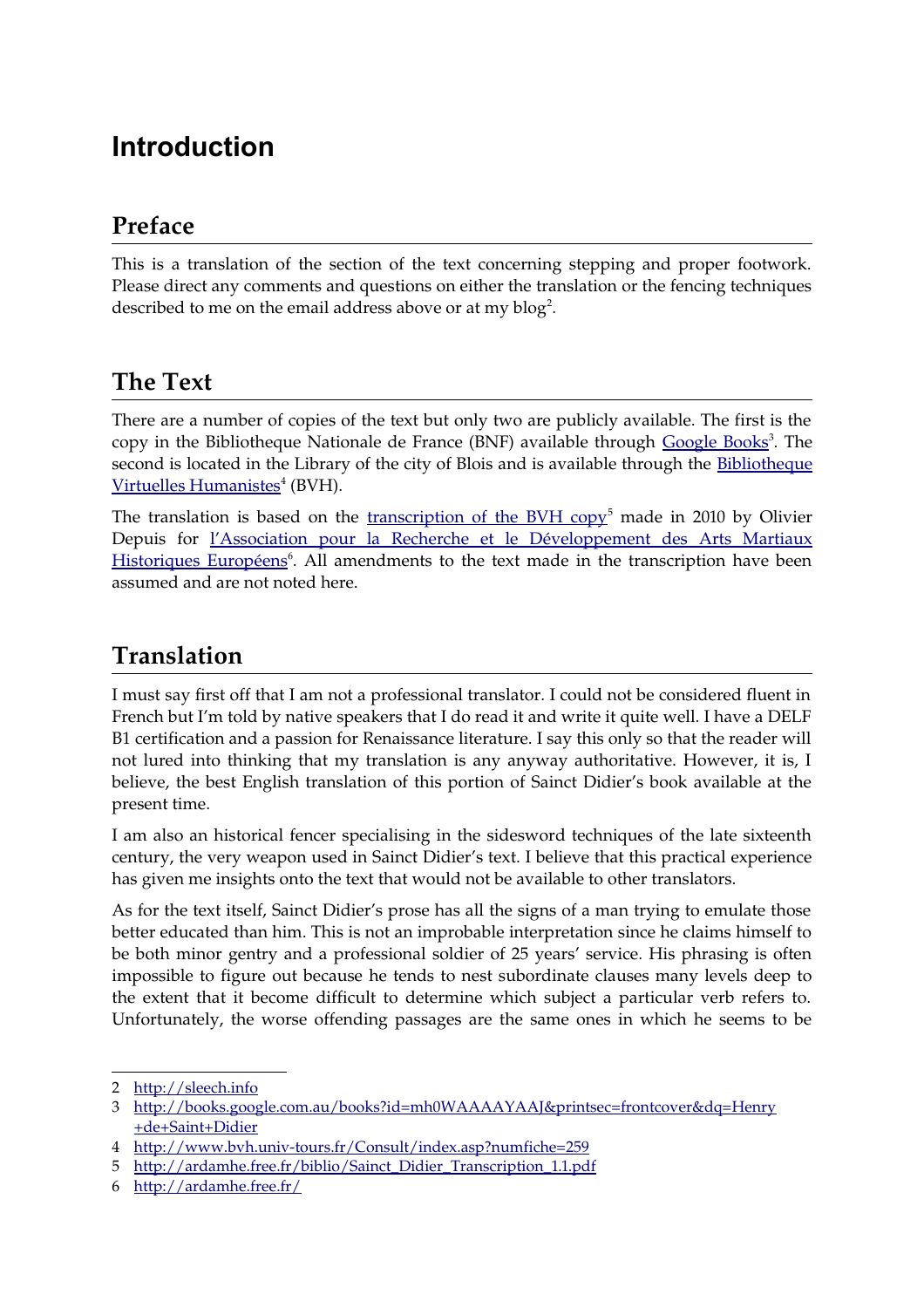stating his main points. Because of this, the translation is in some place not as strict as I would have liked and some juggling of word order has been called for.

Here is the list of technical terms and how I have rendered them in the translation:

- *plan* outline or instructions
- *tenue* comportment or posture
- *[desmarcher](http://artflx.uchicago.edu/cgi-bin/dicos//pubdico1look.pl?strippedhw=desmarcher)<sup>[7](#page-2-0)</sup>* in larger terms it means to halt but in terms of this manuscript it mean to step or to set down one's foot
- *[desgainement](http://artflx.uchicago.edu/cgi-bin/dicos/pubdico1look.pl?strippedhw=Gaine)<sup>[8](#page-2-1)</sup>* drawing the sword from the scabbard as discussed in the first entry here
- *[braye](http://atilf.atilf.fr/scripts/dmfX.exe?LEM=BRAIE1;MENU=menu_dmf;ISIS=isis_dmf2012.txt;OUVRIR_MENU=2;s=s050036f8;LANGUE=FR;XMODE=STELLa;FERMER;AFFICHAGE=1)<sup>[9](#page-2-2)</sup> pants, trousers*

I've translated the literal French "putting the sword to the fist" as "drawing the sword".

The only significant alteration I have made is dropping in translation the profusion of "said," "above-mentioned," "here-above said", etc, from the text. They are intrusive and add nothing to either the meaning of the text or to show Sainct Didier's writing style.

<span id="page-2-0"></span><sup>7</sup> http://artflx.uchicago.edu/cgi-bin/dicos//pubdico1look.pl?strippedhw=desmarcher

<span id="page-2-1"></span><sup>8</sup> http://artflx.uchicago.edu/cgi-bin/dicos/pubdico1look.pl?strippedhw=Gaine

<span id="page-2-2"></span><sup>9</sup> http://atilf.atilf.fr/scripts/dmfX.exe?LEM=BRAIE1;MENU=menu\_dmf;ISIS=isis\_dmf2012.tx[t;](http://atilf.atilf.fr/scripts/dmfX.exe?LEM=BRAIE1;MENU=menu_dmf;ISIS=isis_dmf2012.txt;OUVRIR_MENU=2;s=s050036f8;LANGUE=FR;XMODE=STELLa;FERMER;AFFICHAGE=1) [OUVRIR\\_MENU=2;s=s050036f8;LANGUE=FR;XMODE=STELLa;FERMER;AFFICHAGE=1](http://atilf.atilf.fr/scripts/dmfX.exe?LEM=BRAIE1;MENU=menu_dmf;ISIS=isis_dmf2012.txt;OUVRIR_MENU=2;s=s050036f8;LANGUE=FR;XMODE=STELLa;FERMER;AFFICHAGE=1)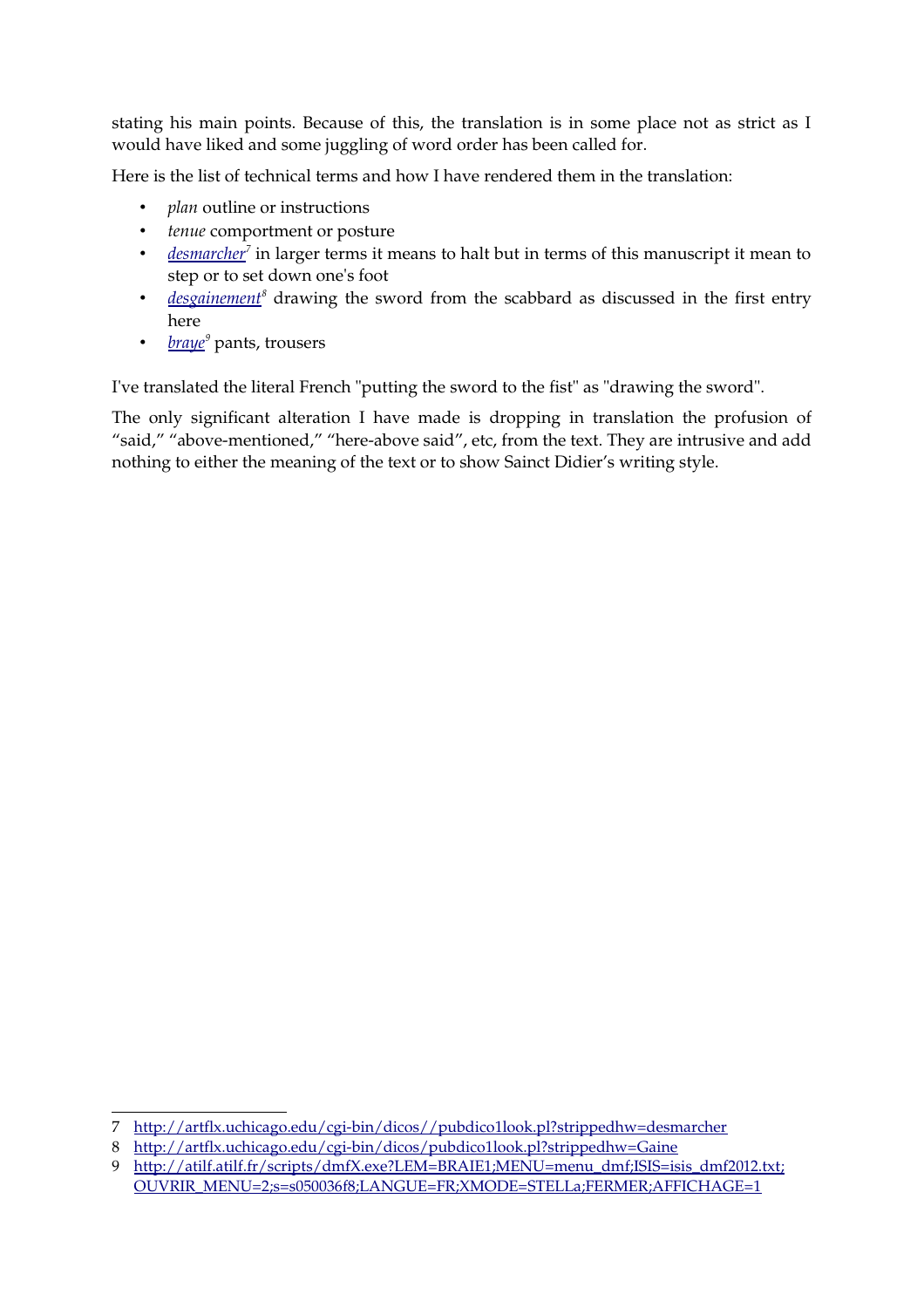# **The Secrets of the Single Sword**

# **Triangle and Quadrangle**

Here is shown the guard and posture for making two good and subtle strikes in the form of a triangle and a quadrangle for the attacking Lieutenant against the defending Provost.



And in order to do this, this current Lieutenant, having made one of the three drawings (of the sword), with its proper stance<sup>[10](#page-3-0)</sup> is stood on the left foot which is placed and put<sup>[11](#page-3-1)</sup> on the footprint of the triangle noted with number 1 and is in middle guard, situating the point of the sword directly at the left breast of the Provost, holding the left hand on the left hip, as noted above with number 61 behind the hat in the illustration.

And if he is left-landed, he should hold his right foot on the triangle if he wants to properly execute and make the first strike, as will be shown hereafter, and will hold himself in the same guard if he is attacking as noted with number 61 in this illustration of the right-handed Lieutenant.

Thus the end (of the) guard and posture for the Lieutenant in order to execute the triangle against the defending Provost.

Here follows the declaration, guard and posture of the triangle for the defending Provost.

And in order to do this, the next Provost should be on the left foot, holding this foot on the corner of the triangle which is noted number 1 in this illustration, having made of of the drawings (of the sword) with its own proper stance and is stood in high guard, holding the top of the sword hand upwards, situating the point of the sword directly at the left eye of the Lieutenant and (holding) the left hand directly before his breast ready to turn away the point of the sword of the attacking Lieutenant as is figured above in the illustration noted with number 62.

The end of the guard and stance for the defending Provost.

<span id="page-3-0"></span><sup>10</sup> *avec sa desmarche a ce propres*

<span id="page-3-1"></span><sup>11</sup> *pausé*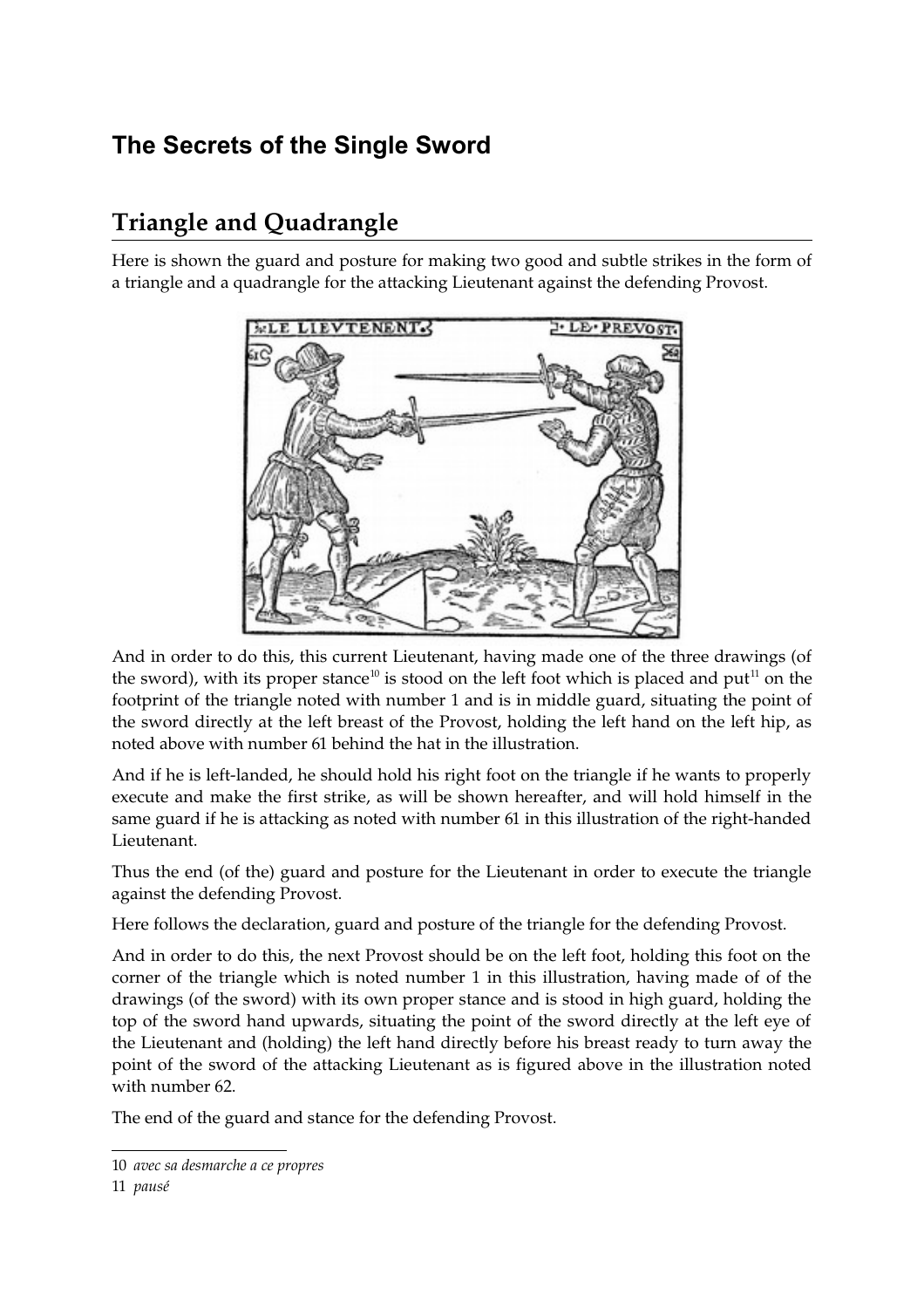Here follows what he should do in order to execute a very good and subtle strike against the defending Provost. The attacking Lieutenant imagines a triangle on the ground which they both have under their feet in order to do  $it^{12}$  $it^{12}$  $it^{12}$  well.<sup>[13](#page-4-1)</sup>



And in order to start well, this Lieutenant will advance the right foot which he holds behind, in the illustration noted with number 61, on the footprint near the corner of the triangle noted with number 2, and throw a thrust to the face of the Provost, holding the fingers of the sword hand upwards and the left hand directly before the face, as is shown clearly<sup>[14](#page-4-2)</sup> here in this illustration of the Lieutenant noted with number 63.

Thus, how the Lieutenant, who will serve to show, must throw a thrust in order to start to do this triangle.

Here follows how the Provost must defend himself from the thrust thrown by the Lieutenant on the figure in the form of a triangle.

And in order to do this,  $15$  having made the stance, guard and position<sup>[16](#page-4-4)</sup> made in this illustration noted with number 62, this Provost threw the left foot behind and puts it on the footprint which is or must be noted with number 2 and this Provost crossed the sword coming in on a thrust thrown by the Lieutenant, the strong on the weak, which is explained in several places, both the strikes and the oppositions and follow-ups, turning the fingers of the sword hand upwards and threatening a thrust to the face of the Lieutenant, holding the left hand directly before and above the thigh, as is here above in the illustration noted with number 64.

Thus the end of the first strike and beginning of the defence that the Lieutenant will throw against the Provost.

- <span id="page-4-3"></span>15 Repeated subject deleted
- <span id="page-4-4"></span>16 *assituation*

<span id="page-4-0"></span><sup>12</sup> ie: the strike

<span id="page-4-1"></span><sup>13</sup> This para is torturous in the original with two phrases intermixed and intertwined.

<span id="page-4-2"></span><sup>14</sup> *apertement*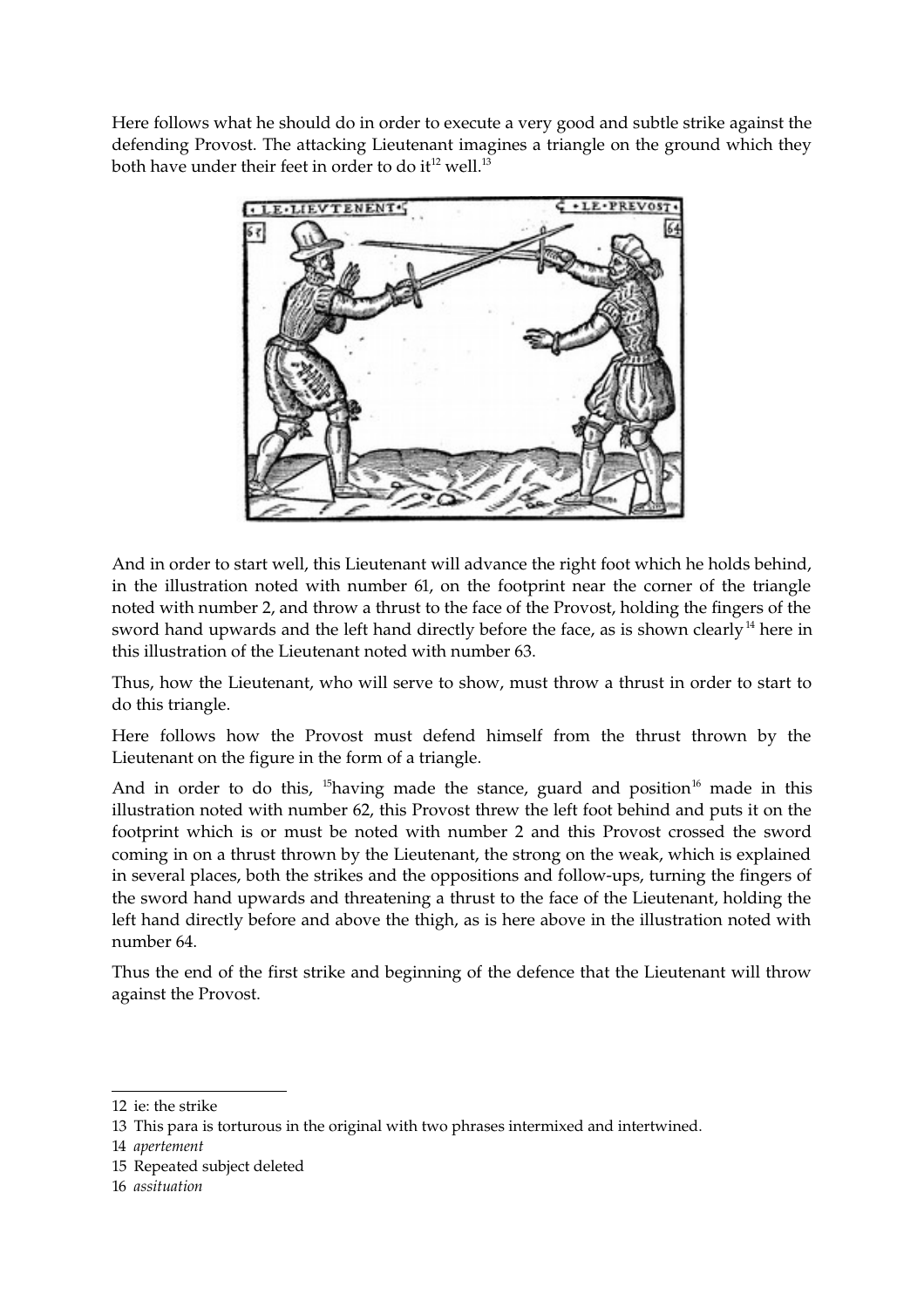And for the first opposition and follow-up of the triangle for the attacking Lieutenant against the defending Provost, the Lieutenant makes a thrust or renvers from above.



In order to properly do this first opposition and follow-up, the Lieutenant, who should have the left foot on the footprint of the triangle which is noted in the illustrations with number 1, will advance the right foot on the footprint which is noted, or should be, with number 3, and pass the point of the sword underneath the guard of the Provost's sword, having made and thrown for this first opposition and follow-up the above-said strike and thrown a thrust from above on the right-hand side of the Provost, holding the fingers of the sword hand downwards and the left hand directly before the breast as is shown in this illustration noted with number 65.

The end of the first opposition and follow-up of the triangle for the attacking Lieutenant against the defending Provost.

Here follows the defence of the first opposition and follow-up for the Provost against the Lieutenant.

And in order to do this, the Provost should, watching the point of the Lieutenant's sword, when it passes underneath the guard of his sword in order to thrown to him<sup>[17](#page-5-0)</sup> a thrust from above or renvers, at the Lieutenant's choice, given that he is attacking and for the protection<sup>[18](#page-5-1)</sup> of this first opposition and follow-up of this triangle, made by the Lieutenant, it is required that the Provost cross the Lieutenant's sword, the strong on the weak, being on the right foot, threatening a thrust to the face of the Lieutenant, holding the top of the sword hand upwards and the left hand directly before the breast as is shown above in the illustration noted with number 66.

Thus the end and defence of the first opposition of the triangle for the Provost.

<span id="page-5-0"></span>17 ie: the Provost

<span id="page-5-1"></span>18 *la conservation*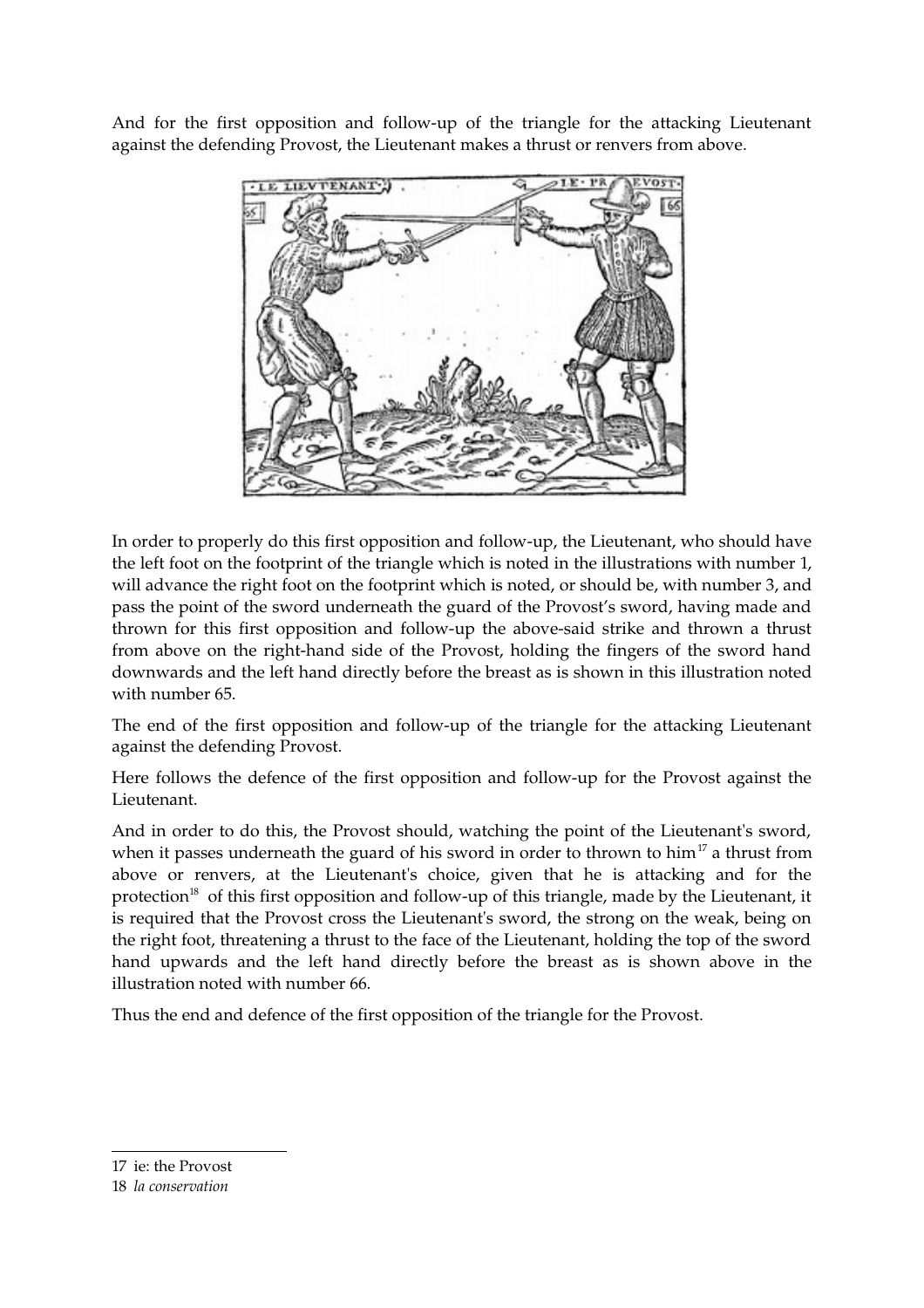Here follows the second opposition and follow-up, which is a thrust or maindroit from above, resulting from<sup>[19](#page-6-0)</sup> the strike of the triangle for the attacking Lieutenant against the defending Provost.



And again<sup>[20](#page-6-1)</sup> for this second opposition of the triangle, if the Lieutenant sees that the Provost may be defended of this first opposition, made and thrown on the backhand by the Provost as is noted with number 66, and that he may be skilful<sup>[21](#page-6-2)</sup>, this current Lieutenant, being stood in the same stance of the right foot, will steal his sword underneath the guard of the Provost's sword by a backhand and will pretend<sup>[22](#page-6-3)</sup> to throw a backhand to the thigh of the Provost, lifting in the same instant his sword upwards and in order to execute this second opposition will cross the Provost's sword, strong to weak, and threaten him with a thrust to the body or face, changing the right foot, which is on the corner of the triangle noted with number 3, and putting it on the footprint noted with 2, holding the fingers of the sword hand upwards and the left hand directly before the face as is shown in the illustration noted with number 67 behind the hat.

The the end for the Lieutenant against the Provost.

Here follows the counter<sup>[23](#page-6-4)</sup> for the second opposition and follow-up for the Provost.

And in order to do this, the Provost should be on the left foot having made his stance, as said above in the figures of the three drawings (of the sword) noted with numbers 2 and 4 and as is also shown above in the illustration of the Provost, 62. And in order to properly guard himself from this strike thrown by the Lieutenant, in the form and manner of a triangle, the Provost should watch closely<sup>[24](#page-6-5)</sup> the point of the Lieutenant's sword and never lose it from view and when the Lieutenant advances his right foot in order to throw a thrust or renvers from above, this current Provost should cross these strikes, strong on weak, and threaten him with a thrust to the face, as is shown above in this illustration noted with number 64. And in order to do and execute this second opposition for this Provost, he will

- <span id="page-6-4"></span>23 *contraire*
- <span id="page-6-5"></span>24 *bien* = well?

<span id="page-6-0"></span><sup>19</sup> *provenant*

<span id="page-6-1"></span><sup>20</sup> Repeated subject deleted

<span id="page-6-2"></span><sup>21</sup> *adroit*

<span id="page-6-3"></span><sup>22</sup> *faire semblant*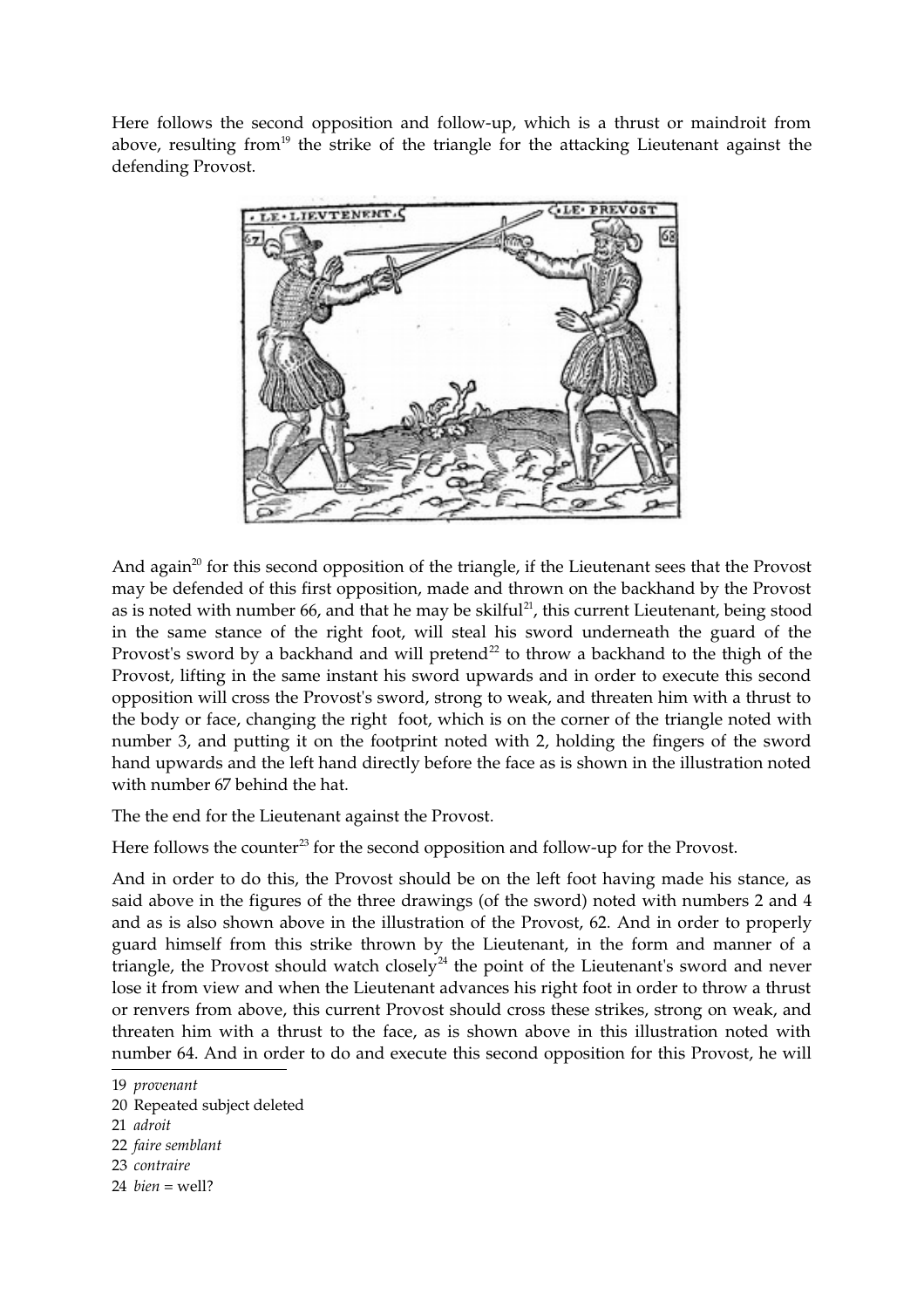be on the right foot and cross the thrust coming on the left side<sup>[25](#page-7-0)</sup> that the Lieutenant will have thrown, strong on weak, holding the fingers of the sword hand upwards threatening a thrust to the Lieutenant's face and the Provost will hold his left hand directly before his pants as in noted here above with number 68.

<span id="page-7-0"></span>Thus the end and defence of the strike for the Provost.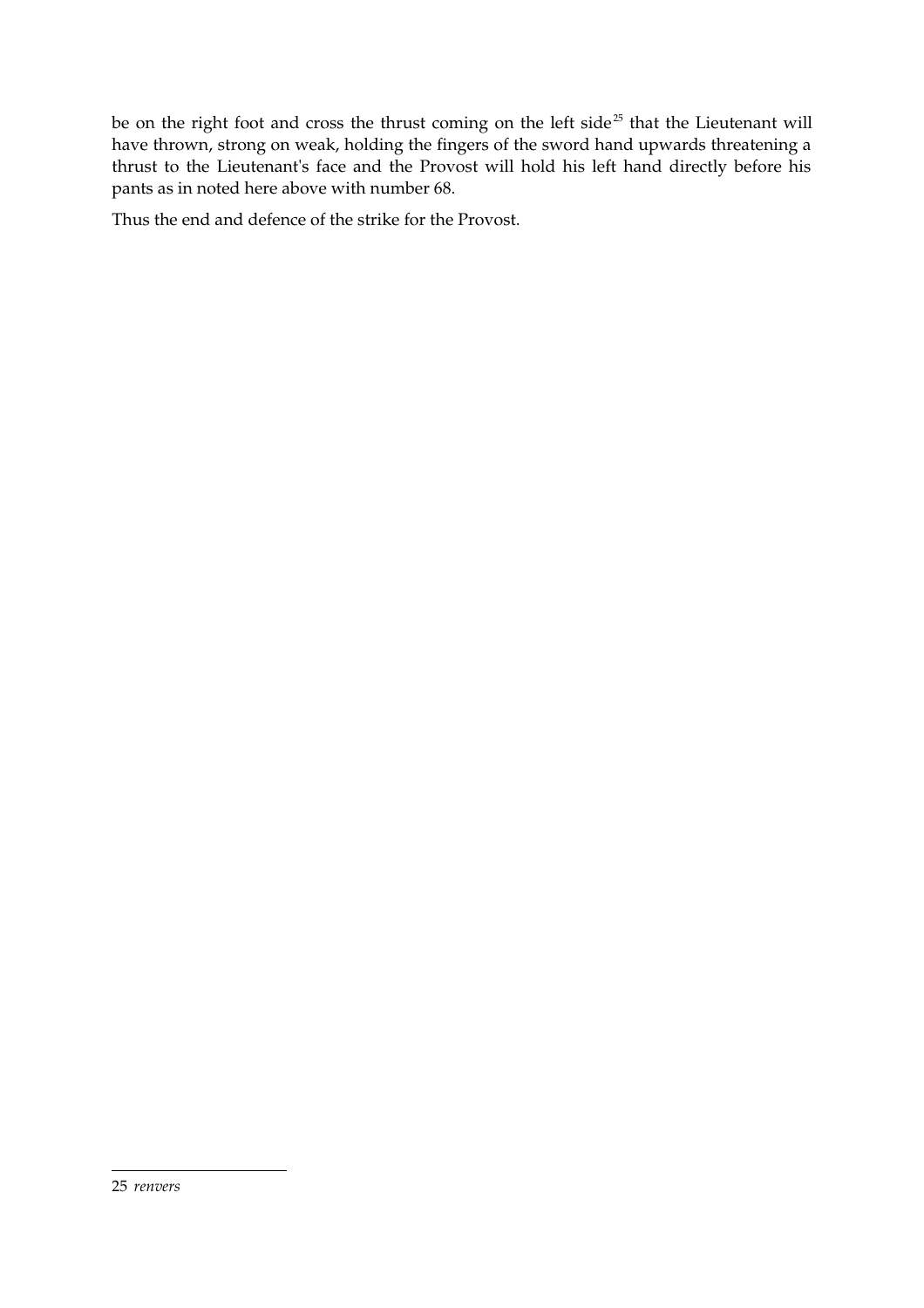Posture and guard of the first strike in order to execute and make the quadrangle for the Lieutenant and Provost.



It should be well noted that in order to do and execute this quadrangle for the Lieutenant, he should have the left foot on the corner of the quadrangle noted with number 1, having made one of the three drawings (of the sword) with its stance, and this guard should be middlingly<sup>[26](#page-8-0)</sup> low, the edge of the sword downwards and the point of the sword directly (at) the stomach, holding the left hand directly before the belly, as is shown above in the illustration noted with number 69.

The end of the guard and posture for the Lieutenant in order to start, do and execute the quadrangle against the defending Provost.

The definition, guard and posture for the defending Provost in order to guard himself and to defend from the quadrangle thrown by the attacking Lieutenant against the defending Provost.

And in order to do this, the Provost should be on the left foot, of which this foot will be put on the footprint which is noted with number 1 in his quadrangle, being in medium guard having made his stance, drawing (the sword) as said above in several places, holding the guard of the top of the sword hand upwards and by consequence the fingers of this hand downwards, and the left hand on his left hip, as is shown above in his illustration and figure noted with number 70.

Hereafter will be shown a very good strike for the attacking Lieutenant and for the defending Provost in the form of a quadrangle and all that which it is required to know by the Lieutenants and Provosts and by consequence all other supporters $^{27}$  $^{27}$  $^{27}$ .

<span id="page-8-0"></span>26 *moyennement*

<span id="page-8-1"></span><sup>27</sup> *suppots* – other members of the salle, perhaps?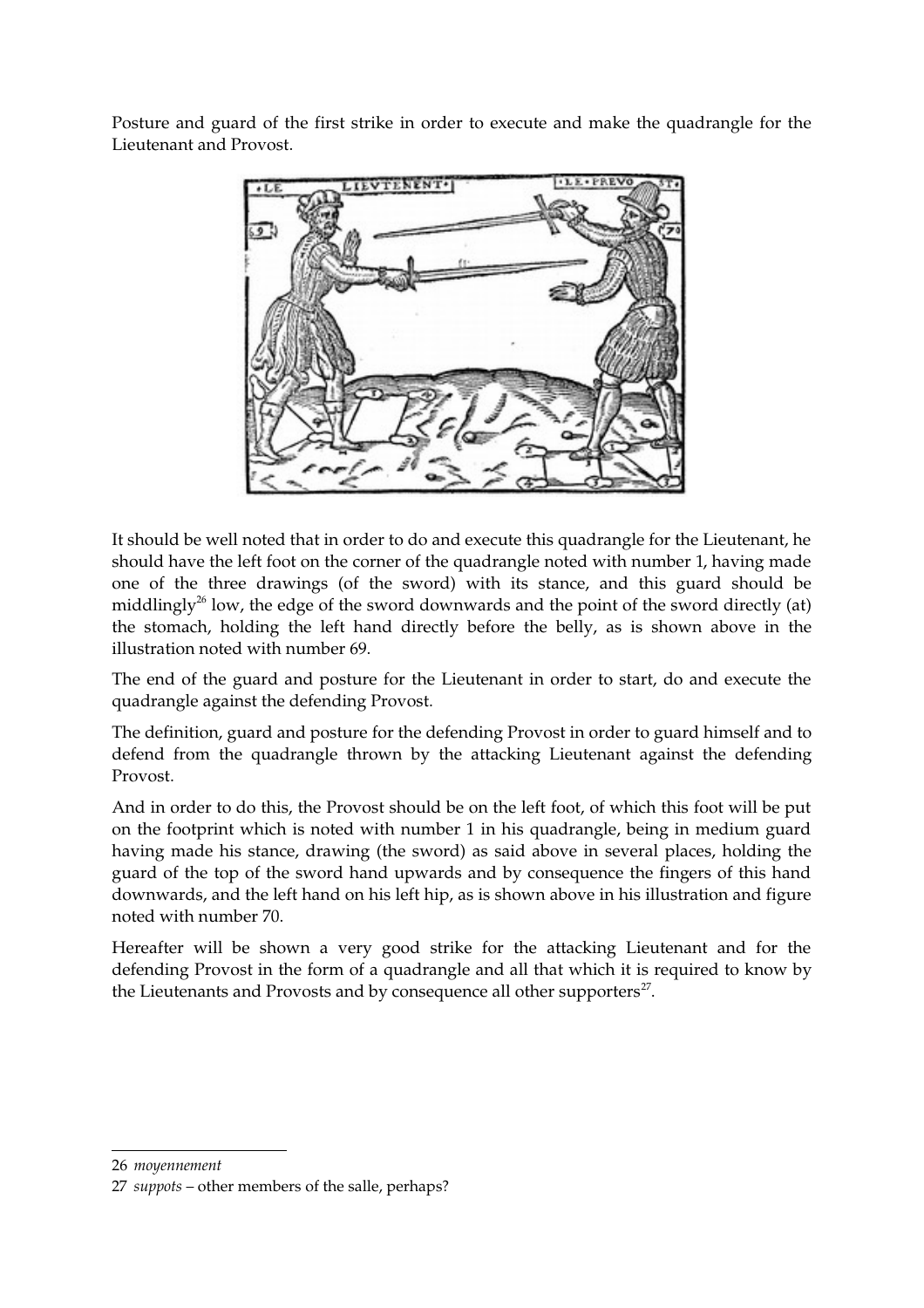The first strike and follow-up of the quadrangle for the Lieutenant and Provost.



And in order to do it well, it is needed for the first strike that the Lieutenant, having made one of the drawings (of the sword), stand on the left foot, which is on the footprint noted with number 1. In order to execute this strike this Lieutenant should advance the right foot on the footprint which is noted with number 2, and throw a quick and strong<sup>[28](#page-9-0)</sup> thrust from above, holding the fingers of the sword hand upwards and the left hand on the right hip as is shown above in his illustration noted with number 71 behind the hat.

Thus how the Lieutenant should start to do this strike in the form of a quadrangle, pretending it thus to be (drawn) on the earth.

Here follows how the Provost should defend himself from this strike, made and thrown by the Lieutenant, pretending and drawing a quadrangle in the earth, such as this one above.

And in order to do this, the Provost should be on the left foot, as is shown and said above in the first posture. And in order to defend this strike properly, made as said in a quadrangle, by the Lieutenant on a thrust or maindroit from above, the Provost will throw the left foot from the footprint which is noted with number 3 and will cross the Lieutenant's sword, strong on weak, turning away the maindroit or thrust thrown in a quadrangle by the Lieutenant, as was said, the Provost threatening a thrust directly to the Lieutenant's left eye and holding the fingers of the sword hand upwards and the left hand directly before his pants as is shown above in the illustration of the Provost noted with number 72.

Thus that which the Provost must do in order to defend himself from the quadrangle thrown by the attacking Lieutenant.

<span id="page-9-0"></span><sup>28</sup> *Roide* carries both meaning strongly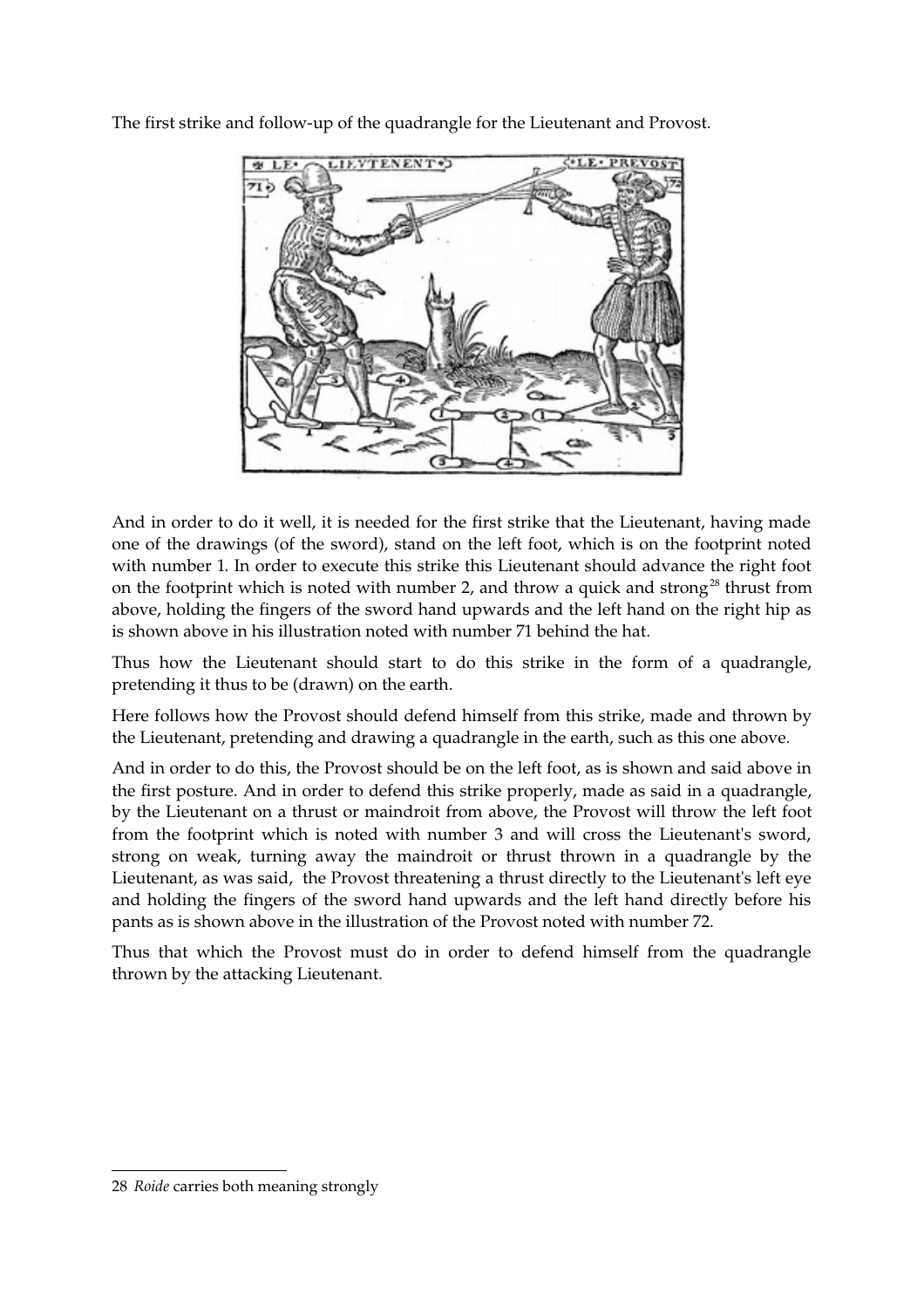The first opposition and follow-up of the quadrangle for the Lieutenant and Provost.



And in order to continue to execute this first opposition or follow-up of the quadrangle for the Lieutenant, it is again needed that he make a follow-up, seeing that the Provost has been skilful and not ignorant, understanding that he<sup>[29](#page-10-0)</sup> has defended himself well. For this reason, the Lieutenant must steal his sword underneath the guard of the Provost's sword and put the left foot on the footprint which is noted with number 3, passing a maindroit, throwing the body a little to the rear and raising the right foot from the place where was noted with number 2.

Just as it is shown above in his illustration noted with number 73 behind the hat.

Thus that which the Lieutenant must again do for the first opposition as is required for this first strike of the quadrangle.

Here follows the defence of this first opposition and follow-up of this quadrangle for the defending Provost against the attacking Lieutenant.

And in order to do this, the Provost should be on the left foot on the corner of his triangle which is noted with number 1 and the right foot on the footprint which is also noted with number 2. And for the defence of this first follow-up, the Provost, being on the right foot, has crossed the Lieutenant's sword, strong on weak, and threatens him with a thrust to the face, holding the top of the sword hand upwards, and holding the left hand directly before the breast as is shown here above in his illustration and figure noted with number 74.

Thus that which the Provost must do in order to guard himself from this opposition which the Lieutenant threw just now.

<span id="page-10-0"></span><sup>29</sup> ie: the Provost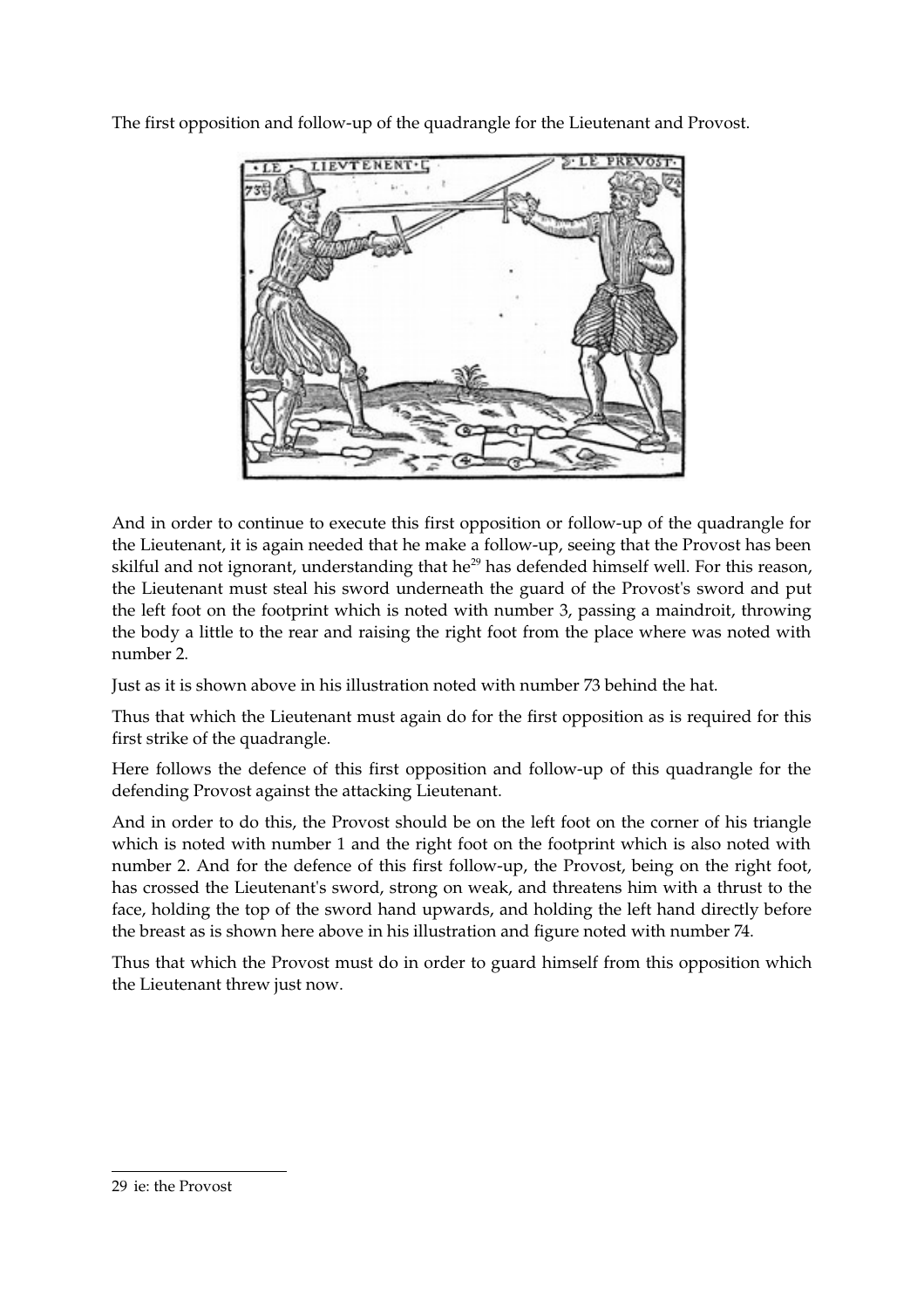Here follows the completion<sup>[30](#page-11-0)</sup> of the quadrangle which is a maindroit or thrust from above thrown by the Lieutenant against the Provost.



In order to properly complete this quadrangle for the Lieutenant against the Provost, the Lieutenant should, having the right foot on the footprint noted with number 4 and the left foot on the footprint noted 3, steal his sword underneath the guard of the Provost's sword and throw a maindroit or thrust from above in order to complete the quadrangle. The Lieutenant holds the fingers of the sword hand downwards and the left hand before his face as is shown above in his illustration noted with number 75.

Thus the completion of the strike made in the form of the quadrangle for the Lieutenant against the defending Provost.

Here follows the defence and completion of the strike with its two follow-ups in the form of a quadrangle for the defending Provost against the attacking Lieutenant.

And in order to do this, the Provost should for this first follow-up, being on the right foot, cross and beat down the renvers or thrust from above thrown on this one by the Lieutenant, strong on weak, holding the guard of the sword (with) the fingers of the sword hand downwards, throwing a thrust from above to the left eye of the Lieutenant, as is shown above in this illustration and figure noted with number 74 as with other illustrations. And for this second opposition and follow-up, which is the completion of this quadrangle, the Provost should also be on the right foot and watch carefully the point of the Lieutenant's sword -- (as) in all the discourse of the quadrangle, and cross the Lieutenant's sword making this second opposition -- which is a maindroit or thrust from above coming from this one<sup>[31](#page-11-1)</sup>, strong on weak, holding the fingers of the sword hand upwards threatening the Lieutenant with a thrust to his face, holding the left hand to his breast as is shown above in his illustration noted with number 76.

The end of the quadrangle for the Provost.

<span id="page-11-0"></span><sup>30</sup> *parachevement*

<span id="page-11-1"></span><sup>31</sup> *provenant d'iceluy*